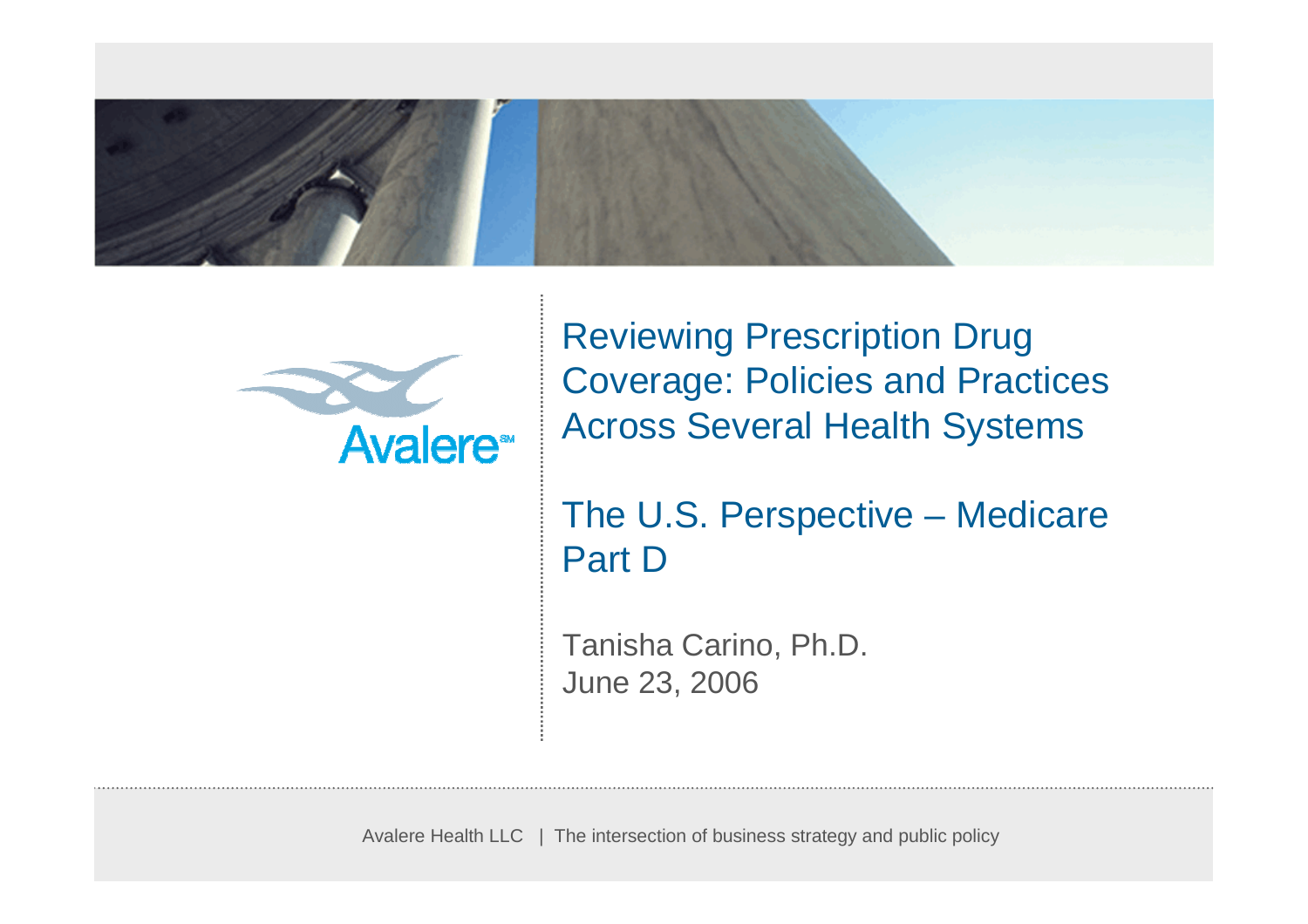## Medicare Part D: Market-Driven, Plus Oversight

1. Voluntary enrollment

医胃炎

- 2. Federal government does not set prices, premiums, or formularies
- 3. Federal government and plans share financial risk
- 4. Plans compete for enrollees
- 5. Regional variation
- 6. Beneficiary protections

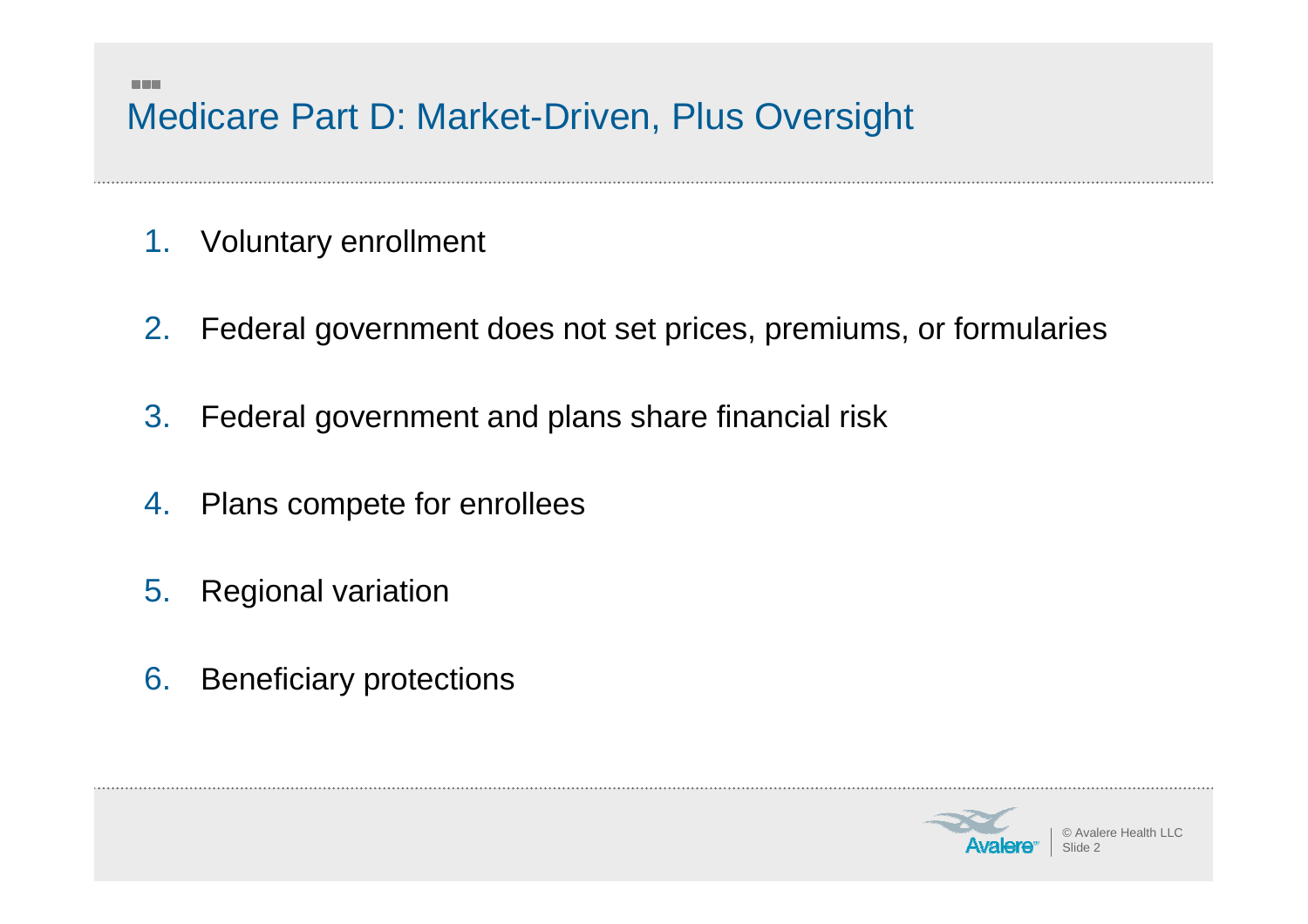## 医胃炎 Variety of Plan Designs Used to Attract Enrollees

## Lowest-Premium Options for Six Plan Sponsors with Highest Enrollment

| <b>Sponsor</b>                 | <b>Premium</b>       | <b>Deductible</b> | # of drugs<br>covered | % of drugs<br>with PA | <b>Cost-sharing per tier</b>           |
|--------------------------------|----------------------|-------------------|-----------------------|-----------------------|----------------------------------------|
| <b>PacifiCare</b>              | $$19.02-$<br>\$34.88 | \$0               | 1,064                 | 25.2%                 | \$7, \$22, \$47-53, 33%                |
| <b>United</b>                  | $$22.85-$<br>\$30.18 | \$0               | 2,391                 | 2.4%                  | $$5, $28, $55-56, 25\%$                |
| <b>Humana</b>                  | \$1.87-\$17.91       | \$250             | 3,665                 | 7.3%                  | 25%                                    |
| <b>WellPoint</b>               | $$17.18-$<br>\$31.30 | \$250             | 1,403                 | 5.7%                  | \$5, \$25, 25%, 25%                    |
| <b>Member</b><br><b>Health</b> | $$26.25-$<br>\$33.31 | \$250             | 1,774                 | 4.6%                  | $$0, 25\%$ , 45%                       |
| <b>WellCare</b>                | $$17.13-$<br>\$32.73 | \$0               | 952                   | 8.8%                  | \$0, \$0, \$62-73, \$62-73, 30-<br>33% |

Source: Avalere Health analysis using DataFrame™, a proprietary database of Medicare Part D plan features. Data from February 2006.



© Avalere Health LLC Slide 3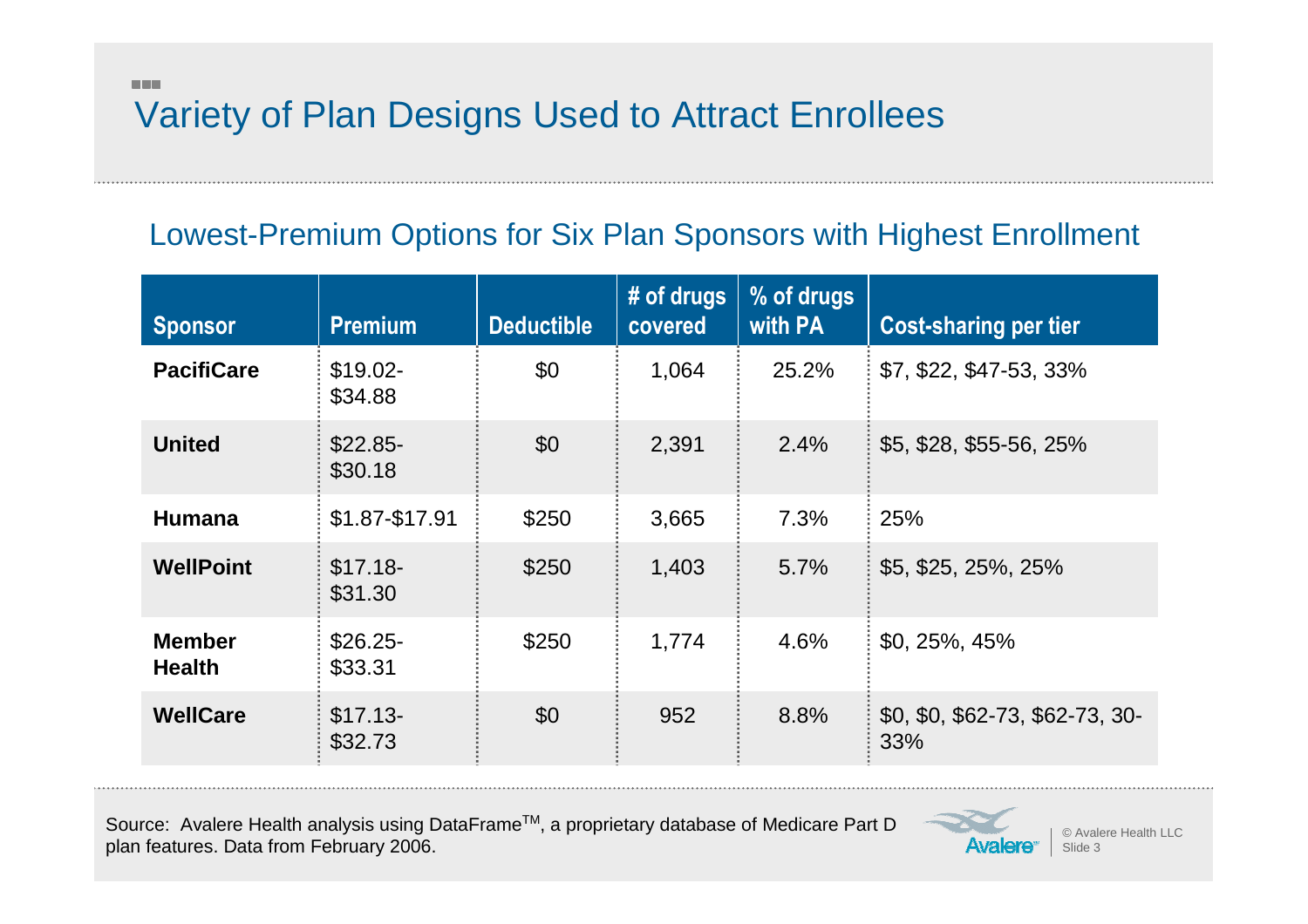CMS Sets Formulary Design Standards

USP's Medicare Model Guidelines

医胃炎

CMS formulary review standards:

»Formularies (drug list, beneficiary management tools, costsharing)

»P&T committee membership

»Grievances, exceptions and appeals processes

CMS prohibited from instituting a national formulary or negotiating drug prices